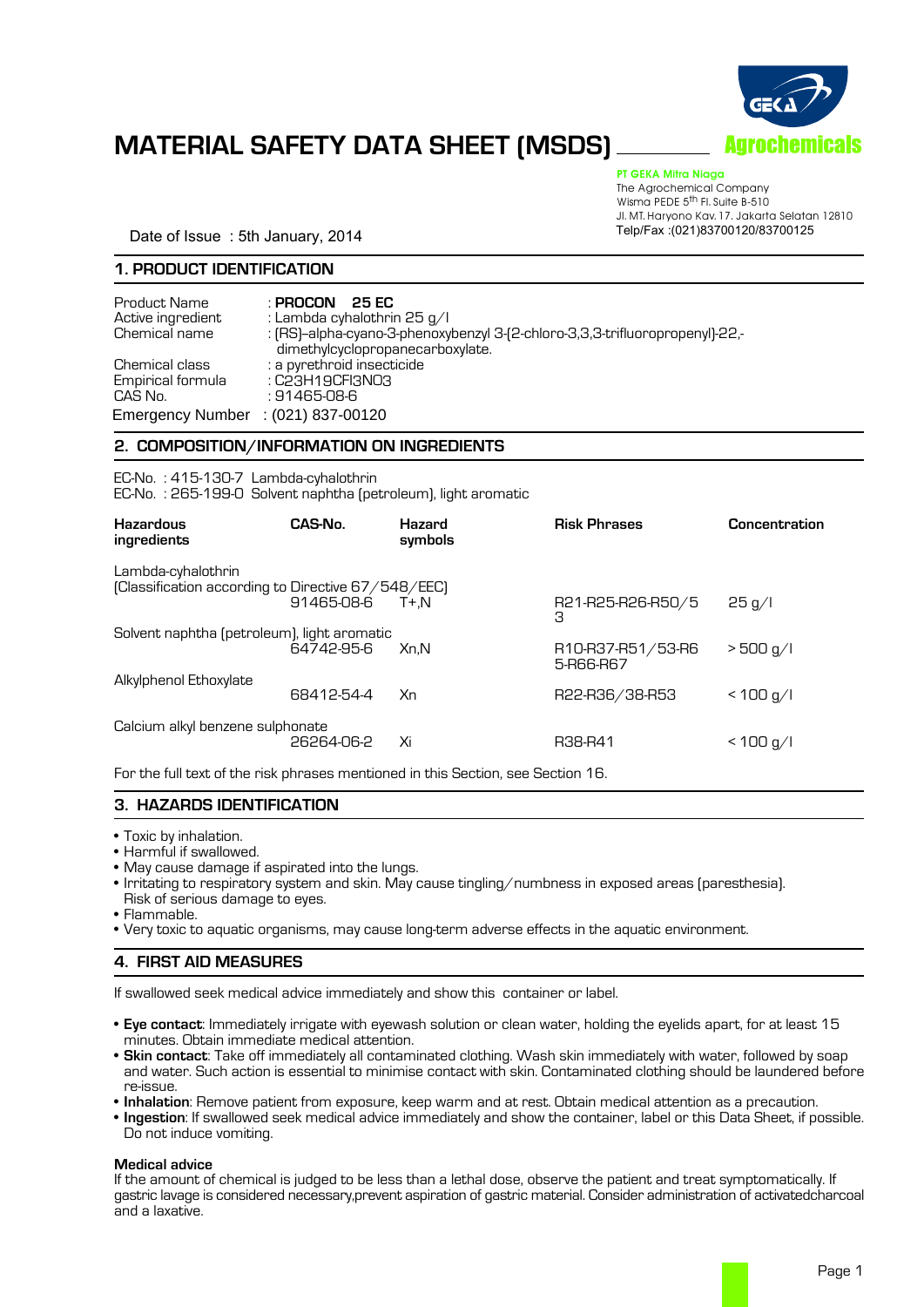

# **5. FIRE FIGHTING MEASURES**

**Flammable**: Keep fire exposed containers cool by spraying with water.

**Extinguishing media**: For small fires, use foam, carbon dioxide or dry powder extinguishant. For large fires, use foam Protective Equipment: A self contained breathing apparatus and suitable protective clothing should be worn in fire conditions.

# **6. ACCIDENTAL RELEASE MEASURES**

**Personal precautions**: Ensure suitable personal protection during removal of spillages. This means wearing a face mask that gives protection against organic vapours, eye protection, chemically resistant gloves, boots and coveralls. See Also Section 8

**Clean up methods**: Adsorb spillages onto sand, earth or any suitable adsorbent material. Transfer to a container for disposal. Wash the spillage area with water. Washings must be prevented from entering surface water drains.

Spillages or uncontrolled discharges into water courses must be alerted to the appropriate regulatory body.

# **7. HANDLING AND STORAGE**

#### **HANDLING**

Read the label before use.

Safe handling advice: Avoid contact with skin and eyes. Do not breathe spray. Avoid inhalation of high concentrations of vapours. When using do not eat, drink or smoke. Wash face and hands before eating, drinking or smoking.

#### **STORAGE**

Safe storage advice : Keep in original containers, tightly closed, out of reachof children. Keep away from food, drink and animal feeding stuffs. Protect from extremes of temperature.

## **8. EXPOSURE CONTROLS/PERSONAL PROTECTION**

#### **Personal protection**

When using this product refer to the label for details.

Where suitable engineering controls are not fitted or are inadequate, wear suitable protective equipment. When selecting personal protective equipment, users should consult their supplier to confirm that the equipment is suitable.

**Respiratory protect**: Wear suitable respiratory protective equipment if exposure to levels above the occupational exposure limit is likely. Respiratory protective equipment should conform to the appropriate EN standard. **Eye protection**: Wear suitable eye/face protection conforming to EN 166 **Hand protection**: Wear suitable gloves conforming to EN 374Suitable materials: nitrile rubber **Body protection**: Wear suitable protective clothing.

#### **Occupational exposure limits**

**Hazardous ingredient**: Lambda-cyhalothrin, 8 hr TWA: 0.04 mg/m3. Sk : Can be absorbed through skin **Hazardous ingredient**: Mixed hydrocarbon solvents OEL 8 hr TWA : 100 mg/m3.RCP (Reciprocal calculation procedure.)

Not applicable to field use.

## **9. PHYSICAL AND CHEMICAL PROPERTIES**

| Form                                  | : liquid                           |
|---------------------------------------|------------------------------------|
| Colour                                | : almost colourless to pale yellow |
| Odour                                 | : aromatic                         |
| Flash point                           | : not less than 38 <sup>0</sup> C  |
| Explosive properties : Non-explosive. |                                    |
| Density                               | : 0.91 g/ml at 20 <sup>0</sup> C   |
| Solubility                            | : miscible in/with water           |
| Oxidizing properties : Non-oxidising  |                                    |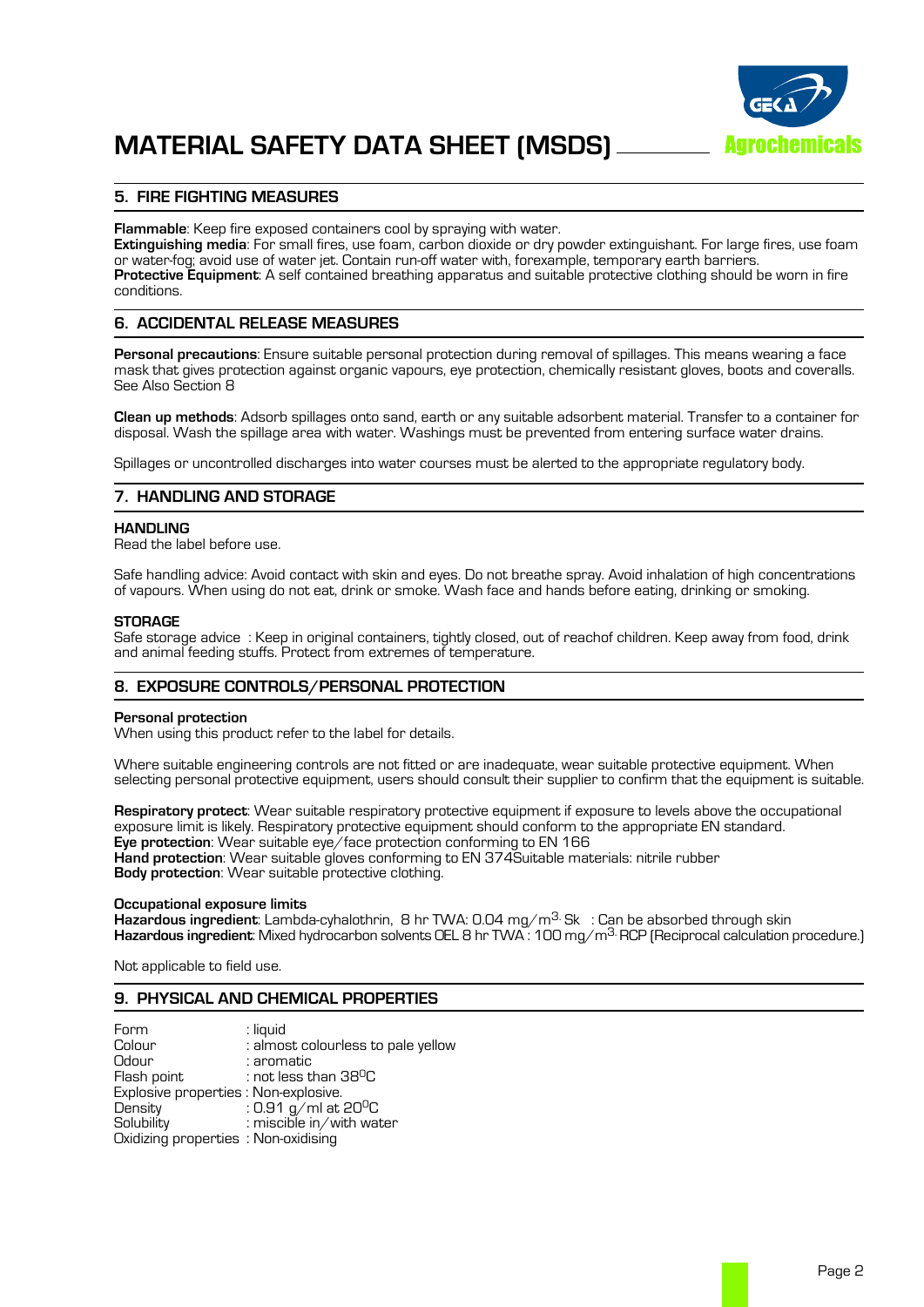

# **10. STABILITY AND REACTIVITY**

Hazardous decomposition products: Combustion or thermal decomposition will evolve toxic and irritant vapours.

## **11. TOXICOLOGICAL INFORMATION**

#### **ACUTE TOXICITY (LETHAL DOSES)**

LD50 Oral rat (both genders: approx 668 mg/kg The solvent(s) in this product may cause bronchopneumonia or pulmonary edema if aspirated into the respiratory system during ingestion or from vomiting.

 $LD_{50}$  Dermal rat (both genders): > 1840 mg/kg  $LC_{50}$  Inhalation male rats: 1.384 mg/l 4 hours  $LC_{50}^{20}$  Inhalation female rats: 1 mg/l 4 hours

## **ACUTE TOXICITY (IRRITATION, SENSITISATION ETC.)**

**Eye Irritation**: The concentrate is at least a severe eye irritant. **Skin Irritation**: Severe irritant to rabbit skin.

**Skin Sensitisation**: Unlikely to cause skin sensitisation.

**Other Effects**: In humans may cause tingling or numbness in exposed areas (paraesthesia). The effect may result from splash, aerosol or transfer to the face from contaminated gloves and hands.This effect is transient, lasting up to 24 hours.

**Respiratory Irritation**: By consideration of the components of this mixture it is likely to be irritant.

#### **CHRONIC TOXICOLOGICAL EFFECTS / LONG TERM EXPOSURE**

**Long Term Exposure**: No long term risks to man are associated with this material when handled and used as directed on the label.

#### **12. ECOLOGICAL INFORMATION**

#### **ENVIRONMENTAL FATE AND DISTRIBUTION**

Inform. applies to: Lambda-cyhalothrin The substance is essentially insoluble in water. The substance has low mobility in soil.

#### **BIOACCUMULATIVE POTENTIAL**

Inform. applies to: Lambda-cyhalothrin The substance has high potential for bioaccumulation. It is rapidly metabolised and excreted.

## **PERSISTENCE AND DEGRADATION**

Inform. applies to: Lambda-cyhalothrin There is evidence of photodegradation in soil. There is evidence of photodegradation in water. There is evidence of rapid biodegradation in soil and water.

## **ECOTOXICITY**

#### **Very toxic to aquatic organisms.**

Toxicity to fish  $LC_{50}$  96 hours Rainbow trout: 16.6  $\mu$ g/l Toxicity to daphnia:  $EC_{50}$  48 hours Daphnia magna: 1.8  $\mu$ g/l

Toxicity to algae:  $Ebc_{50}$  96 hours green algae: 27 mg/l. ErC50 96 hours green alga: 31 mg/l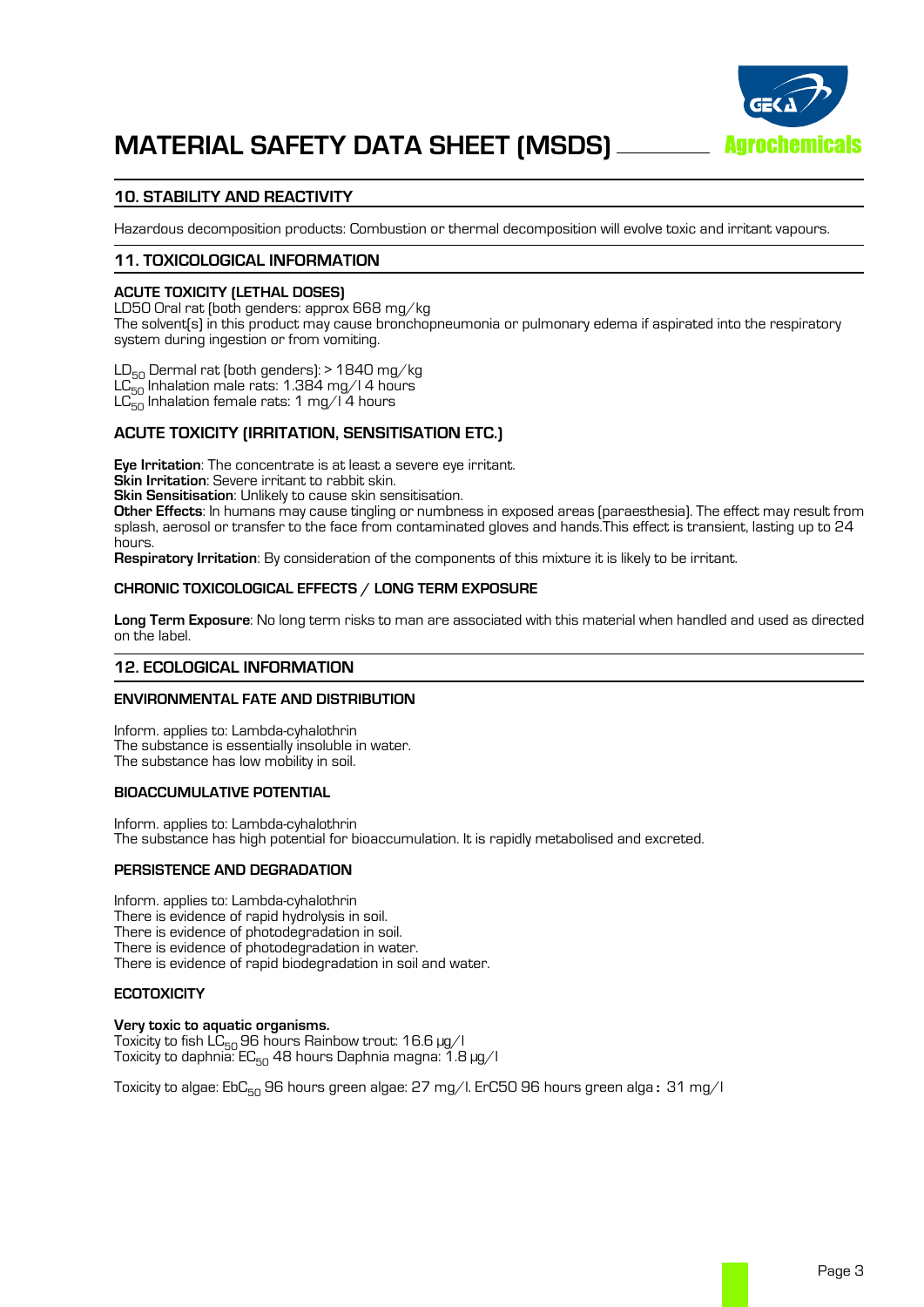

# **MATERIAL SAFETY DATA SHEET (MSDS)**

# **13. DISPOSAL CONSIDERATIONS**

Do not contaminate ponds, waterways or ditches with chemical or used containers. Surplus material must be disposed of as detailed in the 'Guidelines for the avoidance, limitation and disposal of pesticide waste on the farm' GCPF, 1987. Empty containers should be washed and discarded. Empty containers should not be used for other purposes. Disposal should be in accordance with local, state or national legislation.

## **14. TRANSPORT INFORMATION**

#### **Road transport ADR/RID**

UN No: UN1993 Class-primary: 3 Flammable Liquid UN Pack. Group: III Proper shipping name : FLAMMABLE LIQUID, N.O.S. (CONTAINS SUBSTITUTED BENZENOID HYDROCARBONS AND LAMBDA-CYHALOTHRIN 2.5%)

## **Maritime transport IMDG**

UN No. : UN1993 Class-primary: 3 Flammable Liquid UN Pack. Group: III Proper shipping name: FLAMMABLE LIQUID, N.O.S. (CONTAINS SUBSTITUTED BENZENOID HYDROCARBONS AND LAMBDA-CYHALOTHRIN 5%) Marine pollutant: Yes

## **Air transport ICAO/IATA**

UN/ID No.: UN1993 Class-primary: 3 Flammable Liquid UN Pack. Group: III Proper shipping name: FLAMMABLE LIQUID, N.O.S. (CONTAINS SUBSTITUTED BENZENOID HYDROCARBONS AND LAMBDA-CYHALOTHRIN 5%)

## **15. REGULATORY INFORMATION**

| Classification<br>Hazard symbols<br>Risk Phrases | : FLAMMABLE, TOXIC AND DANGEROUS FOR THE ENVIRONMENT<br>: TN<br>$\pm$ (R10) Flammable.<br>(R22) Harmful if swallowed.<br>(R23) Toxic by inhalation.<br>(R37/38) Irritating to respiratory system and skin.<br>[R41] Risk of serious damage to eyes.<br>(R50/53) Very toxic to aquatic organisms, may cause long-term adverse effects                        |
|--------------------------------------------------|-------------------------------------------------------------------------------------------------------------------------------------------------------------------------------------------------------------------------------------------------------------------------------------------------------------------------------------------------------------|
| <b>Safety Phrases</b>                            | in the aquatic environment.<br>[R65] Harmful: May cause lung damage if swallowed.<br>: [S2] Keep out of the reach of children.<br>[S13] Keep away from food, drink and animal feeding stuffs.<br>(S20/21) When using, do not eat, drink or smoke.<br>[S26] In case of contact with eyes, rinse immediately with plenty of water and<br>seek medical advice. |
| Special label                                    | (S35) This material and its container must be disposed of in a safe way.<br>[S39] Wear eye/face protection.<br>(S45) In case of accident or if you feel unwell, seek medical a contamination.<br>: To avoid risks to man and the environment, comply with the instructions for use.                                                                         |

This preparation is covered by the EEC Dangerous Preparations Directive. It has therefore been labelled in accordance with these regulations. Users should ensure that they comply with any relevant local, state or national legislation.